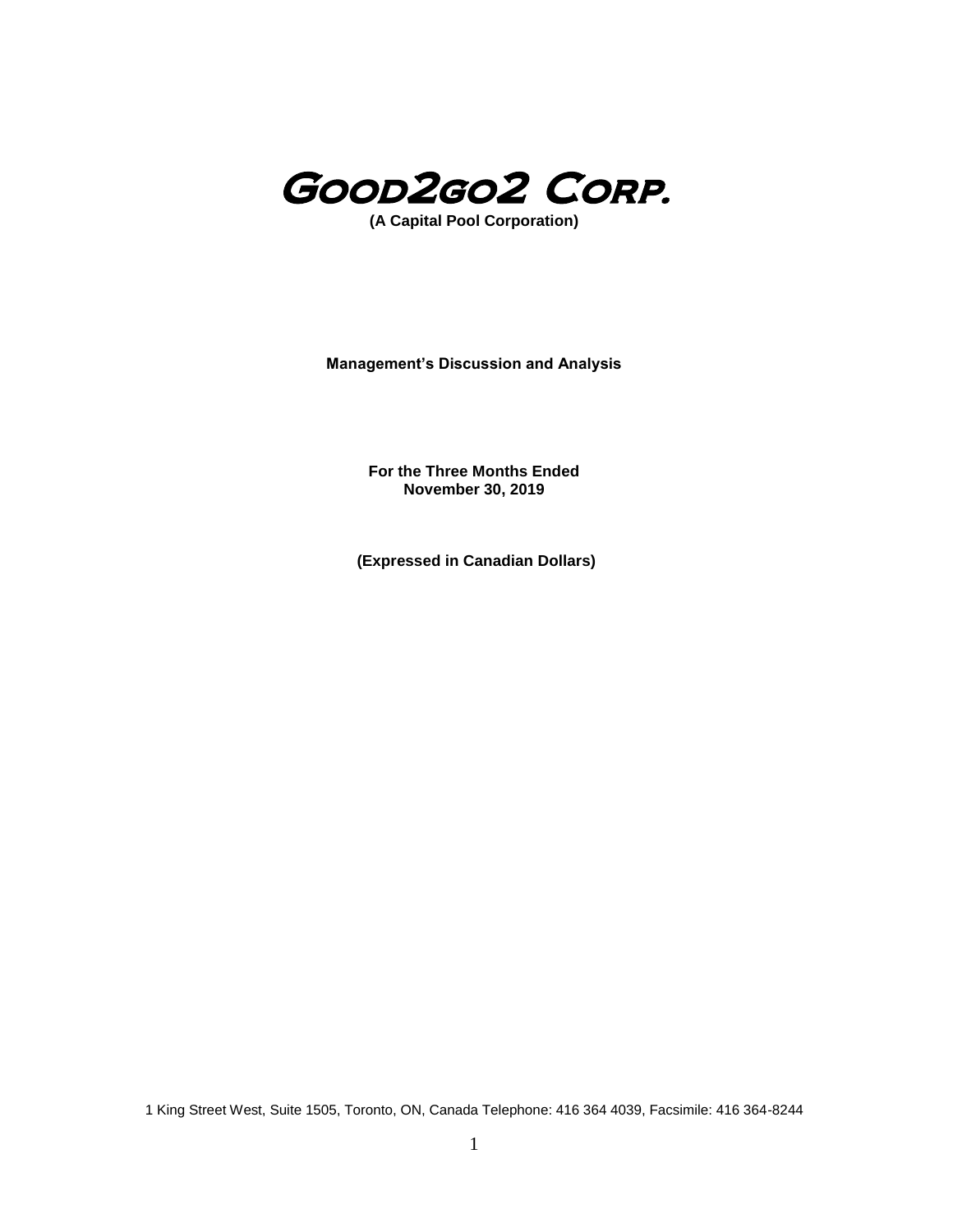#### **OVERVIEW**

Good2Go2 Corp. was incorporated under the *Canada Business Corporations Act* on March 21, 2019 and registered in the Province of Ontario on March 21, 2019 ("Good2Go2" or the "Company"). As the Company was incorporated on March 21, 2019, no comparative figures are available for presentation. The Company is in the process for applying for status as a Capital Pool corporation, as defined in the Policy 2.4 of the TSX Venture Exchange (the "Exchange"). The principal business of the Company will be the identification and evaluation of assets or businesses with a view to completing a Qualifying Transaction ("QT"). The Company has not commenced operations and has no assets other than cash held in trust. The Company's continuing operations as intended are dependent upon its ability to identify, evaluate and negotiate an acquisition, or business, or an interest therein. Such an acquisition will be subject to the approval of the regulatory authorities concerned and, in the case of a non- arm's length transaction, of the majority of the minority shareholders.

The proceeds raised from the issuance of share capital may only be used to identify and evaluate assets or businesses for future investment, with the exception that up to the lesser of 30% of the gross proceeds realized by the Company, in respect of the sale of its securities, or \$210,000, may be used for purposes other than evaluating businesses or assets. These restrictions apply until completion of a QT by the Company, as defined under the policies of the Exchange. The Company is required to complete its QT on or before two years from the date the Company receives regulatory approval.

The Company's head office and registered office is located at 1 King Street West, Suite 1505, Toronto, Ontario, M5H 1A1. The Company's public filings can be accessed and viewed via the System for Electronic Data Analysis and Retrieval ("SEDAR") at www.sedar.com.

The following Management's Discussion and Analysis of Good2Go2 should be read in conjunction with the Company's Unaudited Condensed Interim Financial Statements for the three months ended November 30, 2019 and notes thereto. This Management's Discussion and Analysis is dated January 7, 2020 and has been approved by the Board of Directors of the Company.

The Company's Unaudited Condensed Interim Financial Statements for the three months ended November 30, 2019, were prepared using the same accounting policies and methods of computation as those described in our Financial Statements for the period from the date of incorporation (March 21, 2019) to August 31, 2019. Any subsequent changes to IFRS that are given effect in the Company's annual financial statements for the year ending August 31, 2020 could result in restatement of the Unaudited Condensed Interim Financial Statements. The Unaudited Condensed Interim Financial Statements should be read in conjunction with the Financial Statements for the period from the date of incorporation (March 21, 2019) to August 31, 2019. All amounts herein are presented in Canadian dollars, unless otherwise noted.

The Unaudited Condensed Interim Financial Statements have been prepared in accordance with International Financial Reporting Standards ("IFRS") issued by the International Accounting Standards Board ("IASB") and interpretations issued by the IFRS Interpretations Committee ("IFRIC"). The Unaudited Interim Condensed Consolidated Financial Statements have been prepared in accordance with International Accounting Standard 34, Interim Financial Reporting. Accordingly, they do not include all of the information required for full annual financial statements required by IFRS as issued by the IASB and interpretations issued by IFRIC.

#### *FORWARD LOOKING STATEMENTS*

*Certain statements contained in this MD&A may constitute forward-looking information and forward-looking statements as such terms are defined under Canadian securities laws (collectively, "forward-looking statements"). Forward-looking statements relate to future events or the Company's future performance. All statements, other than statements of historical fact, may be forward-looking statements. Forward-looking statements are often, but not always, identified by the use of words such as "seek", "anticipate", "plan", "continue", "estimate", "expect", "may", "will", "project", "predict", "propose", "potential", "targeting", "intend", "could", "might", "should", "believe" and similar expressions. These statements involve known and unknown risks, uncertainties, many of which are beyond the Company's control, and other factors that may cause actual results or events to differ materially from those anticipated in such forward-looking statements. The Company believes that the expectations reflected in those*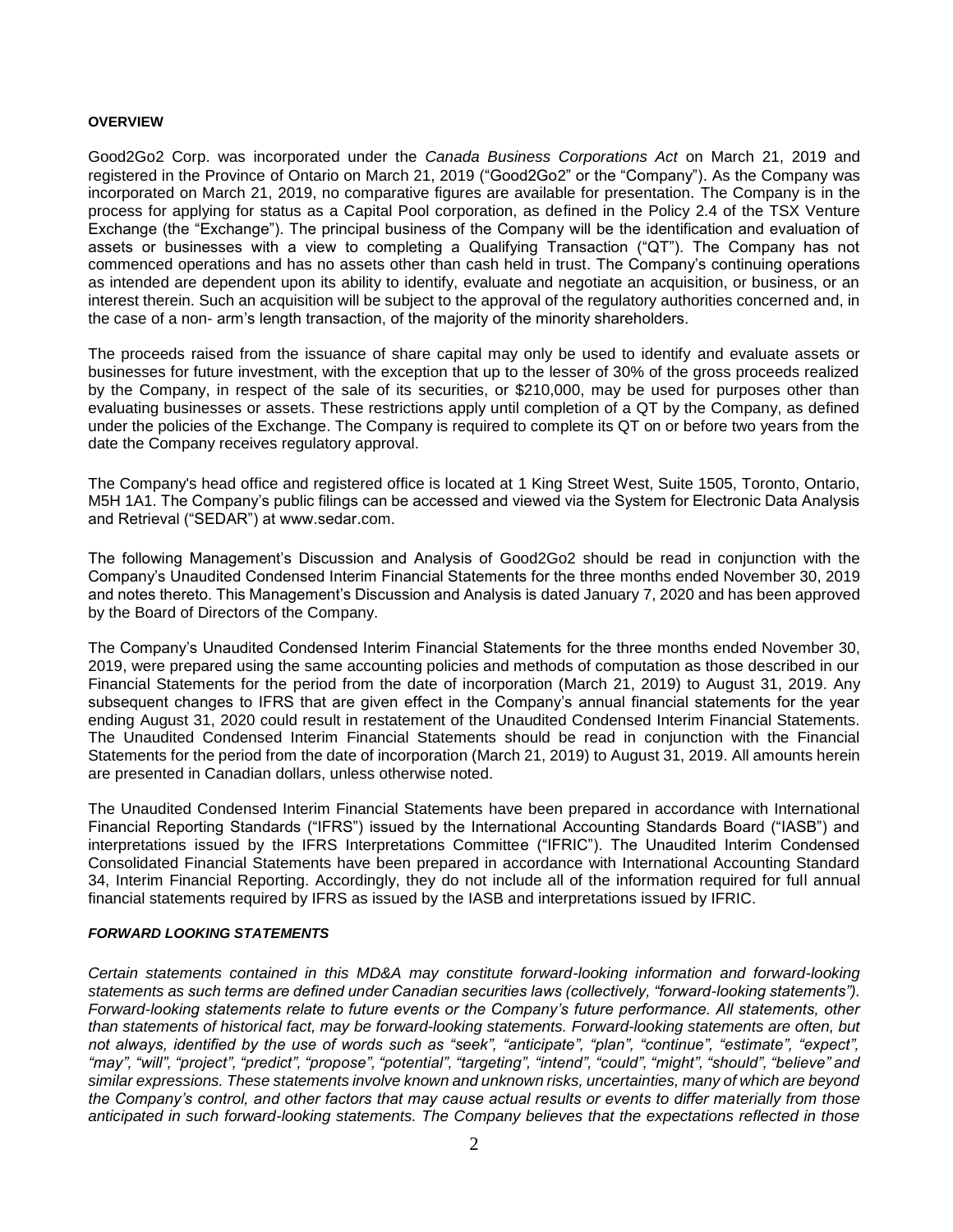*forward-looking statements are reasonable but no assurance can be given that these expectations will prove to*  be correct and such forward-looking statements included in this MD&A should not be unduly relied upon by *investors as actual results may vary. Forward-looking statements contained in this MD&A speak only as of the date of this MD&A, or such other date as may be specified herein, and are expressly qualified, in their entirety, by this cautionary statement. The Company's actual results could differ materially from those anticipated in these forward-looking statements as a result of various risk factors.*

### **OVERALL PERFORMANCE**

For the three months ended November 30, 2019, the Company recorded a net loss and comprehensive loss of \$10,705 and a net loss per share of \$0.00.

#### **RISK AND UNCERTAINTIES**

The following describes certain risks, events and uncertainties that could affect the Company and that each reader should carefully consider. Please refer to the Company's final prospectus dated November 13, 2019, for additional risks, events and uncertainties that could affect the Company.

External financing may be required to fund the Company's activities primarily through the issuance of common shares. There can be no assurance that the Company will be able to obtain adequate financing. The securities of the Company should be considered a highly speculative investment.

The Company has not generated significant revenues and does not expect to generate significant revenues in the near future. In the event that the Company generates significant revenues in the future, the Company intends to retain its earnings in order to finance further growth. Furthermore, the Company has not paid any dividends in the past and does not expect to pay any dividends in the foreseeable future.

#### **Capital Management**

The Company's objective when managing capital is to maintain its ability to continue as a going concern, in order to provide returns for the shareholders and benefits for other stakeholders. The Company includes equity, comprised of share capital and deficit, in the definition of capital.

The Company's primary objective, with respect to its capital management, is to ensure that it has sufficient cash resources to fund the identification and evaluation of potential acquisitions. To secure the additional capital necessary to pursue these plans, the Company may attempt to raise additional funds through the issuance of equity or by securing strategic partners.

The proceeds raised from the issuance of common shares may only be used to identify and evaluate assets or businesses for future investment, with the exception that not more than the lesser of 30% of the gross proceeds from the issuance of shares or \$210,000 may be used to cover prescribed costs of issuing the common shares or administrative and general expenses of the Company. These restrictions apply until completion of a Qualifying Transaction by the Company as defined under the Exchange policy 2.4.

#### **Risk Disclosures and Fair Values**

The Company's financial instruments, consisting of cash held in trust and accrued liabilities, approximate fair value due to the relatively short-term maturities of the instruments. It is management's opinion that the Company is not exposed to significant interest, currency or credit risks arising from these financial instruments.

#### **SUMMARY OF QUARTERLY RESULTS**

The following table reflect the summary of quarterly results for the period set out.

| For the quarter ending           | <b>November 30, 2019</b> |
|----------------------------------|--------------------------|
| <b>Total assets</b>              | 138,596                  |
| Total revenue                    |                          |
| Total expenses                   | 10.705                   |
| Net loss                         | 10.705                   |
| Basic and diluted loss per share | '0.00                    |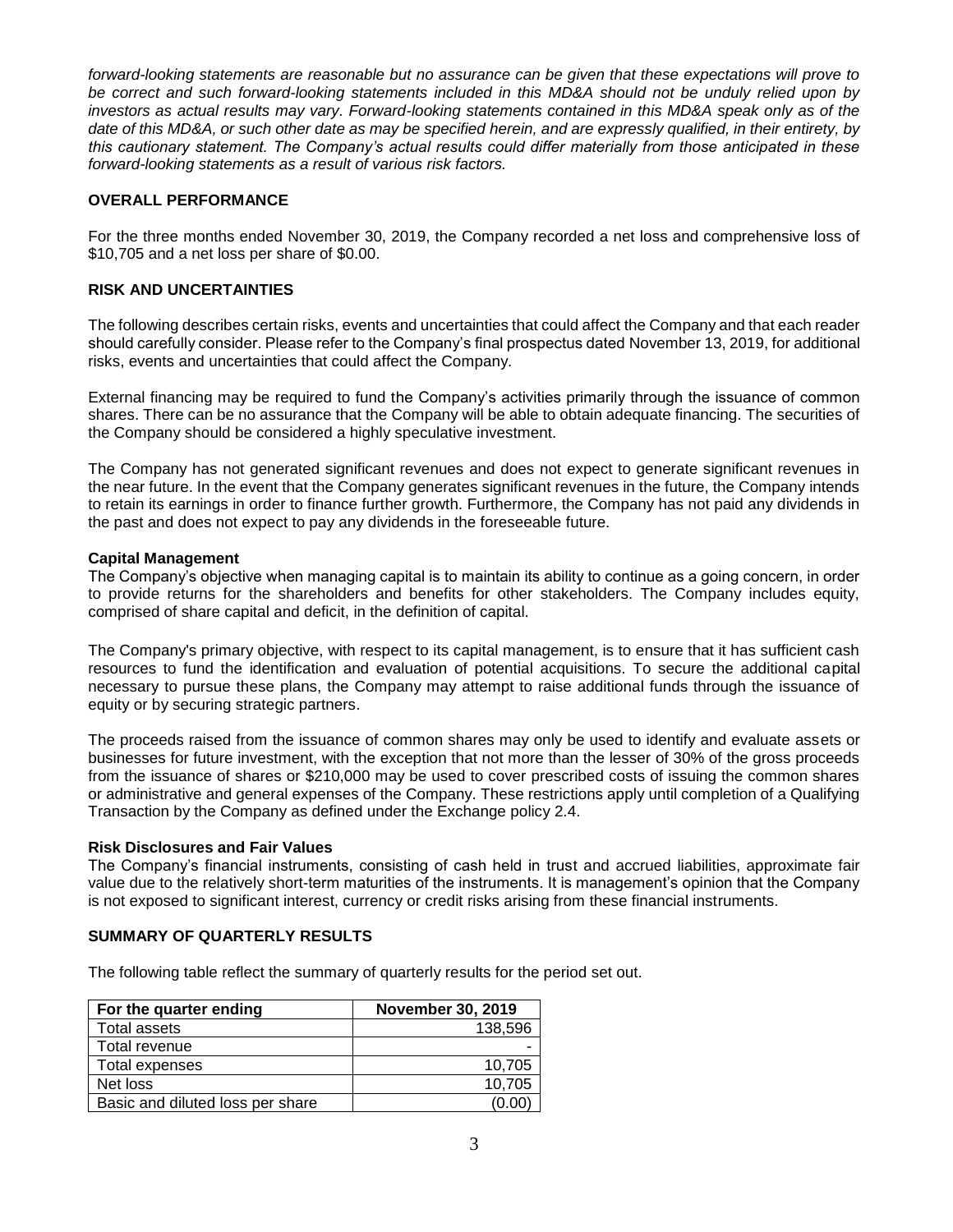For the three month period ended November 30, 2019, the Company incurred professional fees in the amount of \$2,173 and filing fees of \$8,532, resulting in a net loss for the quarter of \$10,705 and a net loss per share of \$0.00.

#### **RESULTS OF OPERATIONS**

For the three month period ended November 30, 2019, the Company incurred a net loss for the quarter of \$10,705 and a net loss per share of \$0.00. Professional fees in the amount of \$2,173 and filing fees of \$8,532 were recorded.

### **OFF-BALANCE SHEET ARRANGEMENTS**

The Company has not had any off-balance sheet arrangements from the date of its incorporation (March 21, 2019) to the date of this MD&A.

### **CAPITAL EXPENDITURES**

The Company has not had any capital expenditures from the date of its incorporation (March 21, 2019) to November 30, 2019.

### **FINANCING ACTIVITIES**

During the three month period ended November 30, 2019, the Company issued 200,000 common shares at \$0.05 per share for total proceeds of \$10,000 to a director of the Company.

### **LIQUIDITY AND CAPITAL RESOURCES**

As at November 30, 2019, the Company had current assets in the amount of \$138,596 which were comprised of cash held in trust in the amount of \$126,096 and deferred offering costs of \$12,500 (August 31, 2019: \$136,591 comprised of cash held in trust of \$124,091 and deferred offering costs of \$12,500). In addition, at November 30, 2019, the Company had current liabilities of \$33,900 (August 31, 2019: \$31,190) and working capital of \$104,696 (August 31, 2019: \$105,401) which the Company deems sufficient to meet its ongoing obligations in the coming year.

## **SIGNIFICANT ACCOUNTING POLICIES AND CRITICAL ACCOUNTING ESTIMATES**

The Company's significant accounting policies and critical accounting estimates are summarized in Note 2 to the Financial Statements.

#### **Measurement Uncertainty**

The preparation of financial statements, in conformity with IFRS accounting principles, requires management to make estimates and assumptions that affect the reported amounts of assets and liabilities, and the reported amounts of revenues and expenses during the period. Actual results could differ from those estimates used in the Financial Statements.

# **SHARE CAPITAL**

Authorized: Unlimited common shares

Issued:

The following table sets out the changes in common shares during the period.

|                            | <b>Number of Common Shares</b> | Amount \$ |
|----------------------------|--------------------------------|-----------|
| Balance, March 21, 2019    | ۰                              |           |
| Share subscriptions        | 3,000,000                      | 150,000   |
| Balance, August 31, 2019   | 3,000,000                      | 150,000   |
| Share subscription         | 200,000                        | 10,000    |
| Balance, November 30, 2019 | 3,200,000                      | 160,000   |